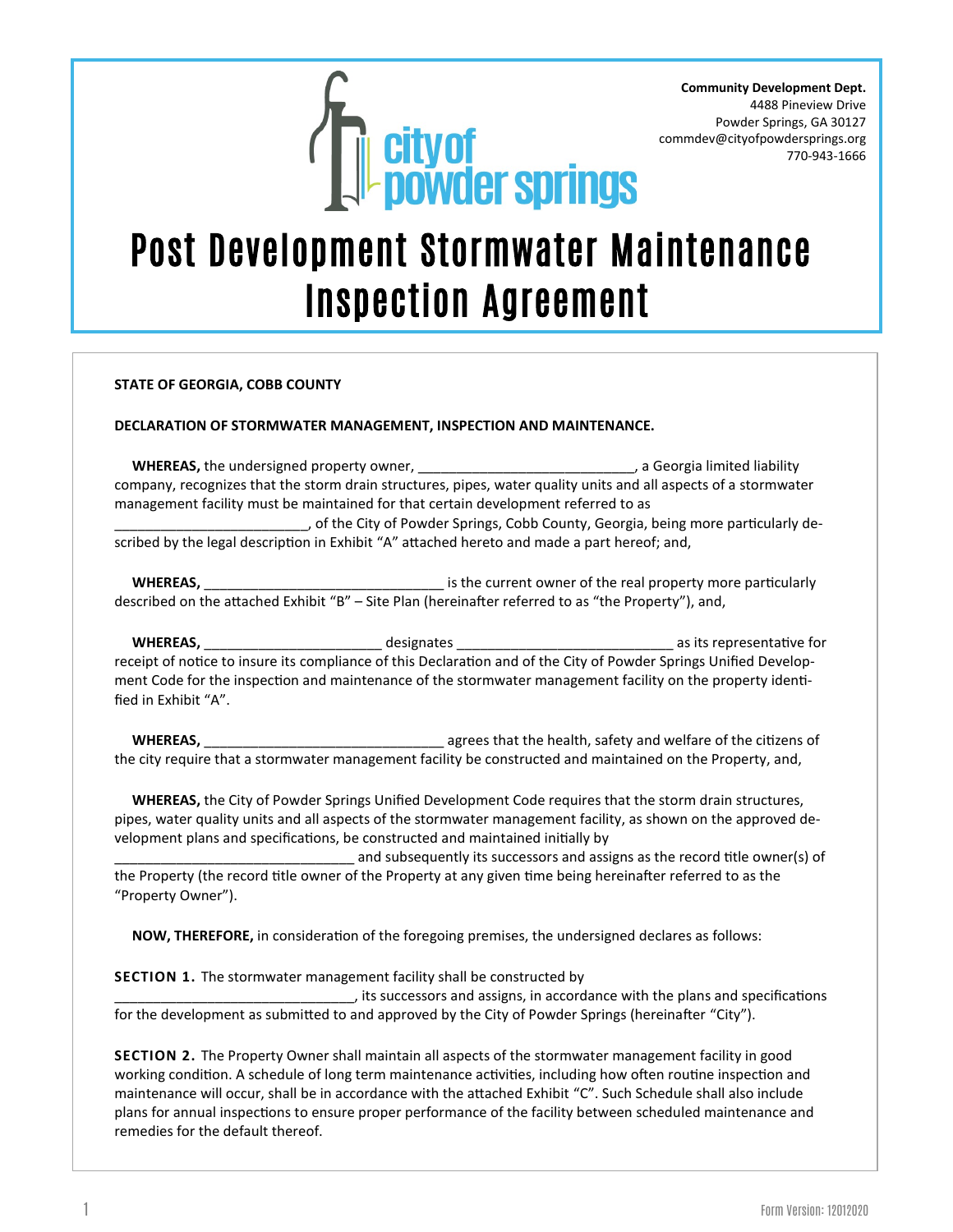

### Post Development Stormwater Maintenance Inspection Agreement

**SECTION 3.** The Property Owner shall provide records of all inspections, maintenance and repairs of the stormwater management facility to the Public Works or Community Development Department, if requested. Such records shall include items inspected and details of maintenance and repairs performed.

**SECTION 4.** The Property Owner hereby grants permission to the City, its authorized agents and employees, to enter upon the property for regular inspections, periodic investigations, observation, measurement, enforcement, and sampling and testing of the stormwater maintenance facility whenever the City deems necessary. Inspections may include, but are not limited to: reviewing maintenance and repair records; sampling discharges, surface water, groundwater, and material or water in stormwater management facilities; and evaluating the condition of the stormwater management facilities and practices. The City, its authorized agents and employees, shall duly notify the owner of the property or the representative on site, except in the case of an emergency.

**SECTION 5.** In the event the Property Owner and its successors and assigns fail to maintain the stormwater management facility according to the approved plans and the Maintenance and Inspection Schedule, the City shall notify by certified mail the person specified herein as the person responsible for carrying out the maintenance plan or, if the Property has been conveyed to a subsequent successor or assign, then to the current owner (s) of the Property. Such notice shall specify the measures necessary to comply with the site plans and the maintenance schedule and shall specify the time within which such measures shall be completed. If the Property Owner fails or refuses to meet the requirements of this Declaration, the City, thirty (30) days after the written notice is sent (except, that in the event the violation constitutes an immediate danger to public health or public safety, 24 hours' notice shall be sufficient), may enter the property to correct a violation of the design standards or maintenance requirements by performing necessary work to place the facility or practice in proper working condition. The City may assess the Property Owner for the cost of repair work. It is expressly understood that the City is under no obligation to maintain or repair the stormwater management facility and in no event shall this Declaration be construed to impose any such obligation on the City.

**SECTION 6.** It is the intent of this Declaration to ensure the proper maintenance of the stormwater management facility by the Property Owner; provided, however, that this Declaration shall not be deemed to create or effect any additional liability on the Property Owner for damage alleged to result from or caused by stormwater runoff.

**SECTION 7.** The Property Owner hereby indemnifies and holds harmless the City and its authorized agents and employees for any and all damages, accidents, casualties, occurrences or claims which may arise or be asserted against the City from the construction, presence, existence or maintenance of the stormwater management facility by the Property Owner or the City. In the event a claim is asserted against the City, its authorized agents or employees, the City shall promptly notify the Property Owner and the Property Owner shall defend at its own expense any suit based on such claim.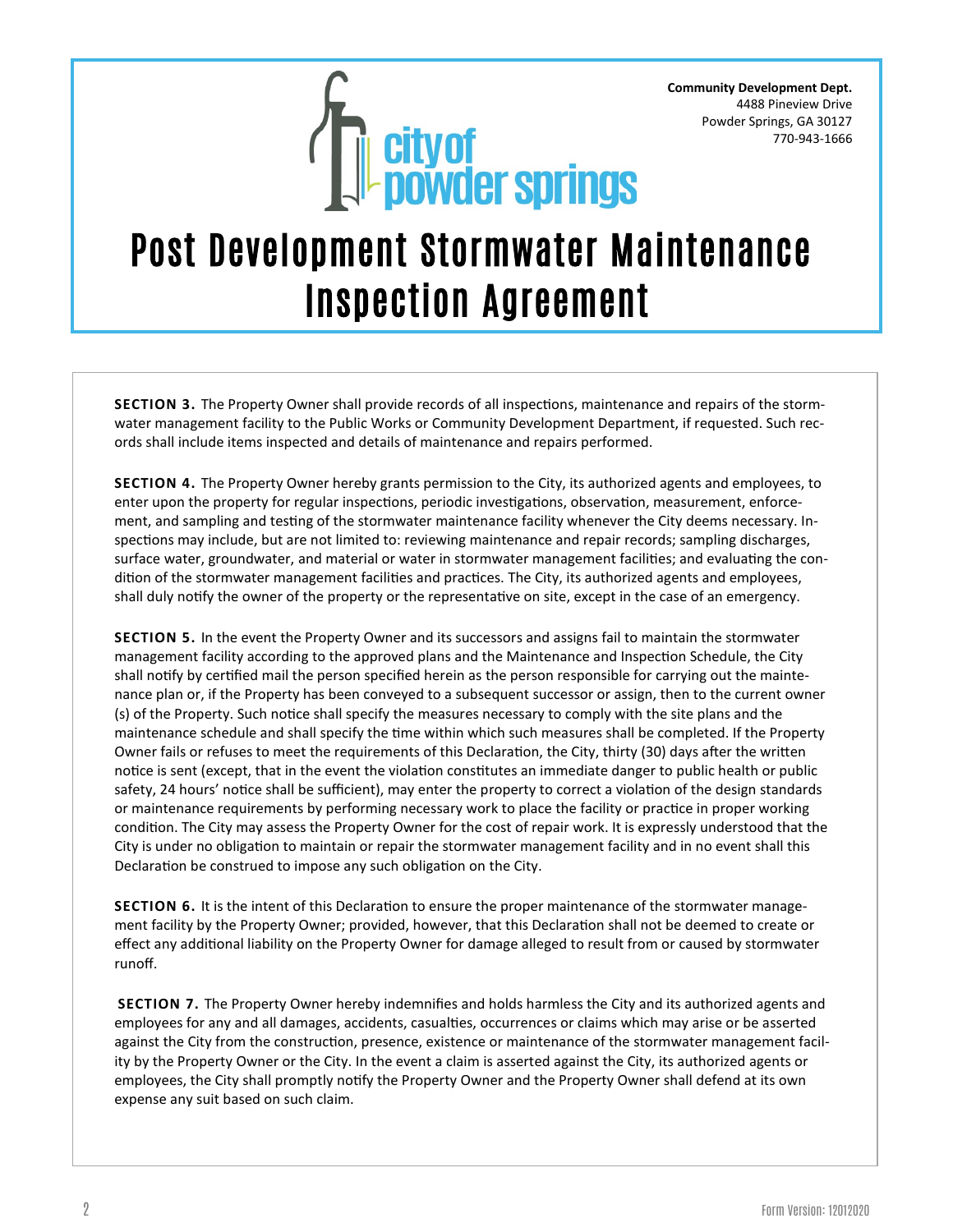

### Post Development Stormwater Maintenance Inspection Agreement

**SECTION 8.** This Declaration may be enforced by proceedings at law or in equity by or against the undersigned and their respective successors in interest.

**SECTION 9.** Invalidation of any one of the provisions of this Declaration shall in no way effect any other provision and all other provisions shall remain in full force and effect.

**SECTION 10**. This declaration complies with the provisions of the City of Powder Springs Unified Development Code, Article 11, Stormwater Management, and the Property Owner, its administrators, executors, successors, heirs and assigns acknowledge that it must obtain all required permits, submit all required plans and follow all provisions of Article 11. Since under Article 11 the responsibility for the operation and maintenance of the stormwater facility automatically passes to any successor owner, this Declaration shall be binding on all subsequent owners of the Property and the prior owners shall be released from any further responsibility for the operation and maintenance of the stormwater facility.

**SECTION 11.** Additional provisions that relate directly to the individual needs and requirements of this specific site plan as identified in Exhibit "A" and Exhibit "B" are attached hereto and made a part hereof as Exhibit "D". Such additional provisions have been discussed with and presented to the City of Powder Springs City Manager or his designee.

|  |  | <b>IN WITNESS WHEREOF</b> , the Declarant has executed this Declaration on the | dav of |  |
|--|--|--------------------------------------------------------------------------------|--------|--|
|--|--|--------------------------------------------------------------------------------|--------|--|

| <b>Property Owner:</b>     |                       |                       |  |
|----------------------------|-----------------------|-----------------------|--|
| By                         | Title                 | Date                  |  |
| By                         | Title                 | Date                  |  |
| Witness Signature          | <b>Witness Name</b>   | Date                  |  |
| Signature of Notary Public | Name of Notary Public | My Commission Expires |  |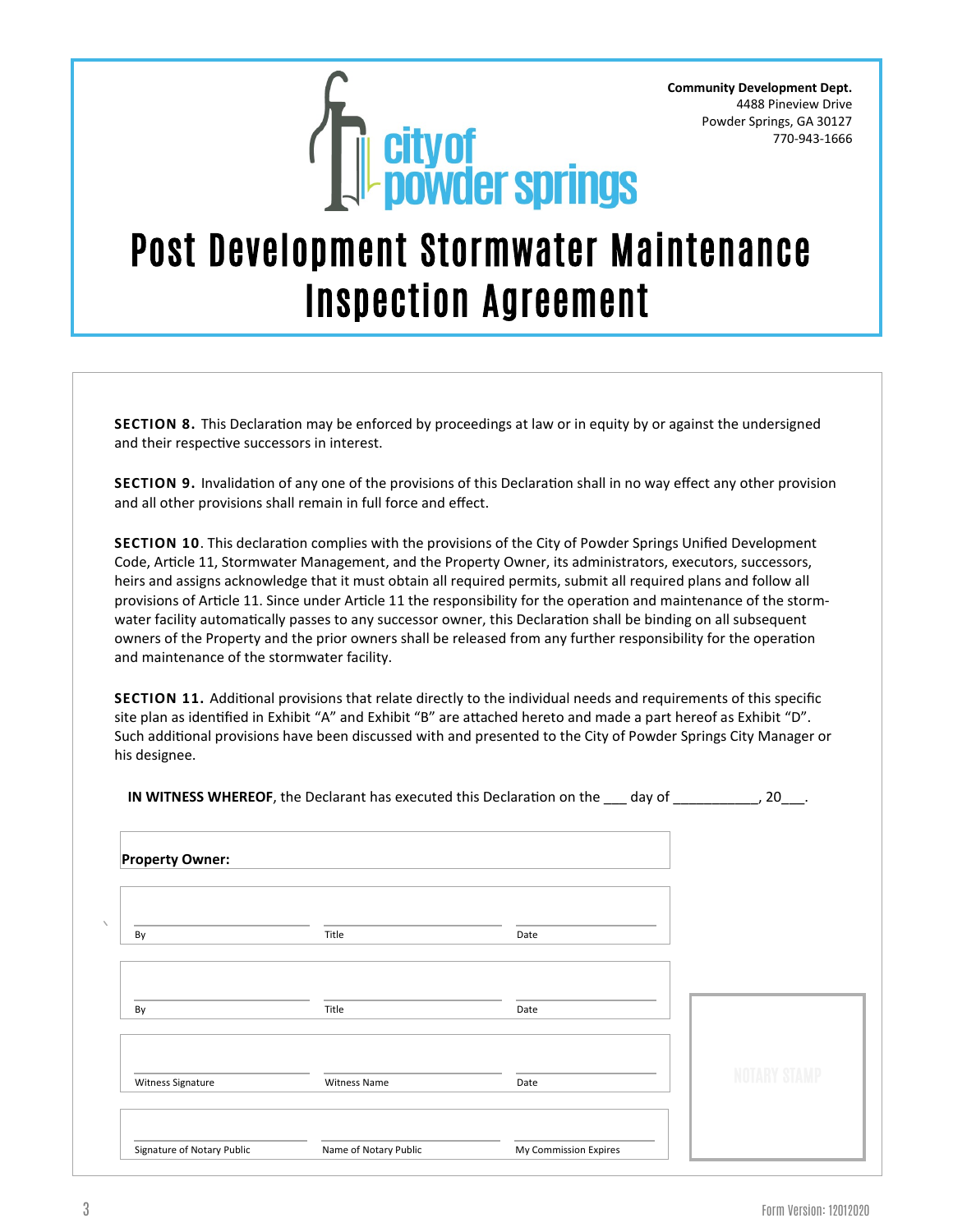

Post Development Stormwater Maintenance Inspection Agreement

# EXHIBIT A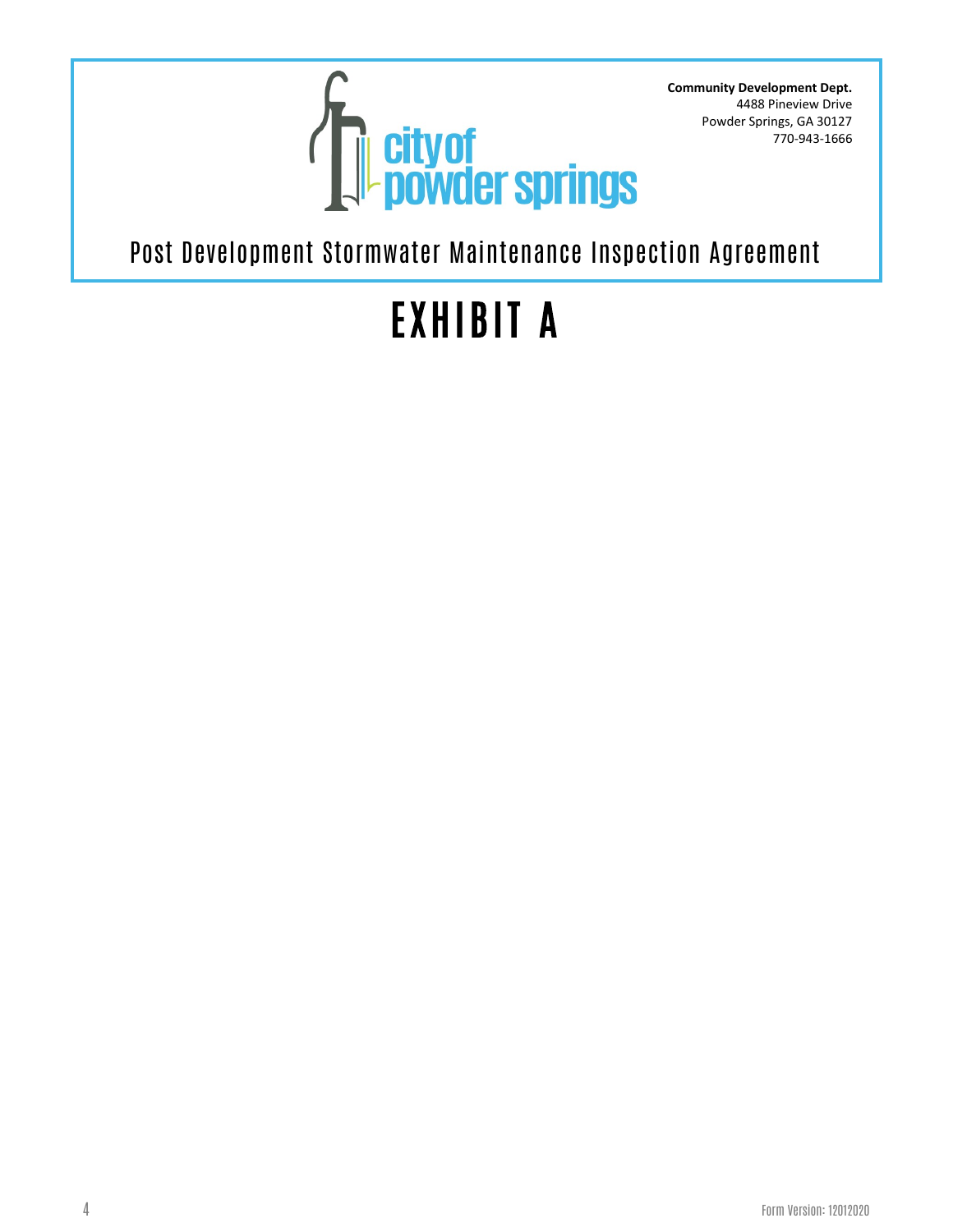

Post Development Stormwater Maintenance Inspection Agreement

# EXHIBIT B